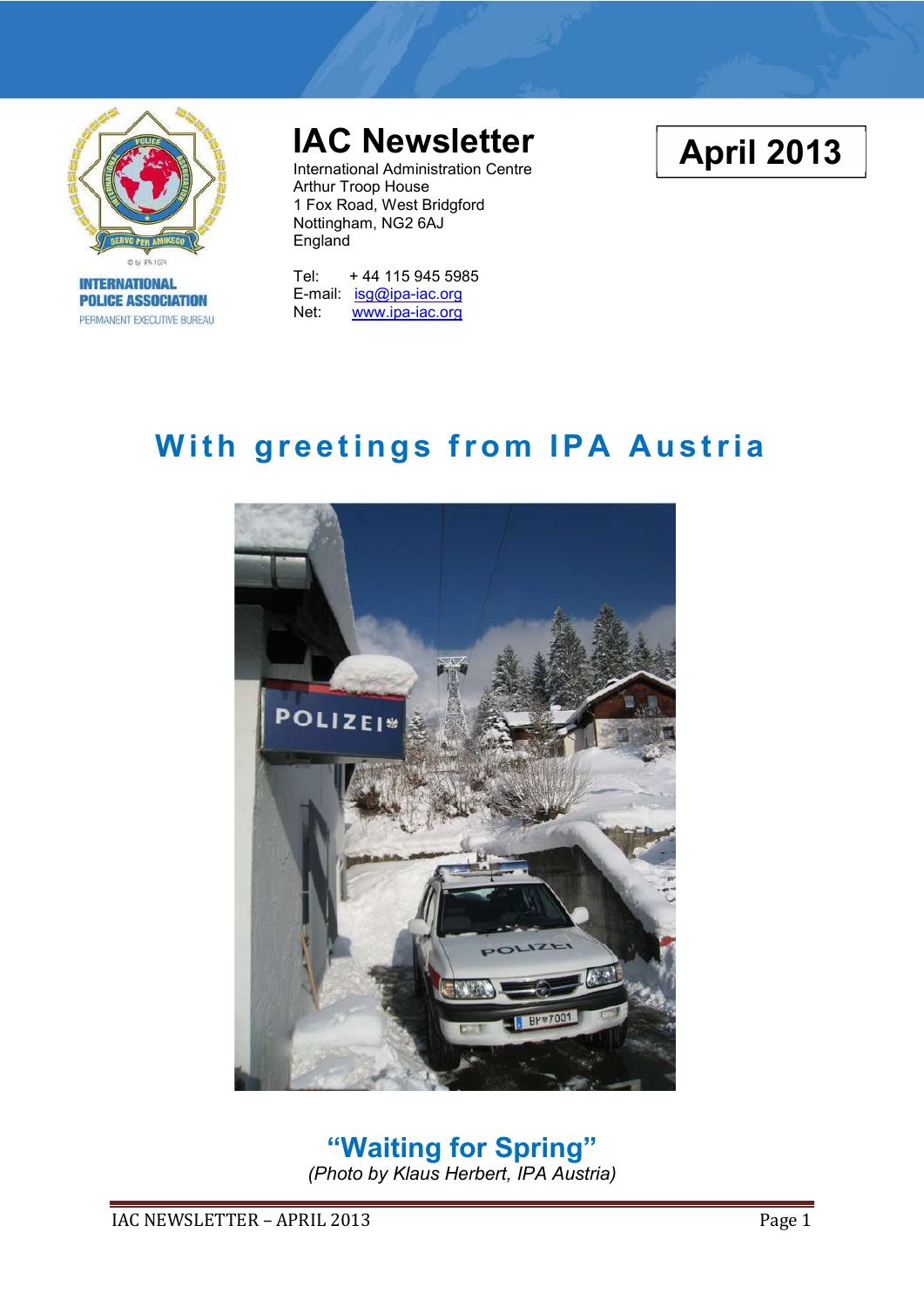### **WORD OF INTRODUCTION**

Dear IPA friends, welcome to the April 2013 edition of the IAC Newsletter.



As ISG, I would like to express my gratitude and thanks to all National Sections and all IPA members, for the trust they have placed in me in order to carry out our missions for the next three years.

Personally I feel particularly honored for my re-election for a third term and I thank the Delegates who have again entrusted me with the leadership of the Secretariat for another three years. I am very much aware of the tasks I have undertaken to fulfill and also those that will be encountered along the way, but with good organization, planning and hard work our targets will certainly be reached.

The International Secretary General shall carry the following tasks:

- $\checkmark$  Carry the overall responsibility for the International Secretariat.
- $\checkmark$  Deal with international correspondence; deal with complaints coming to the Secretariat from Sections or any individual IPA member.
- $\checkmark$  Liaise with the Secretaries-General of other Sections and assist whenever possible with any enquiries.
- $\checkmark$  Liaise with the National Secretaries-General regarding any matters affecting the Sections, in particular forwarding Proposals or Motions for the Agenda of the IEC/WC.
- $\checkmark$  Represent the IPA at any International meeting or event in accordance with agreed PEB decisions.
- $\checkmark$  Attend all IEC/WC meetings, prepare and submit annual progress reports, deal with matters as directed by or on behalf of the PEB/IEC/WC.
- $\checkmark$  Act as principal advisor on administrative matters relating to matters concerning the National Statutes & Rules, which should be in accordance with the International Documents.
- $\checkmark$  Assist the President and the other PEB members on all matters concerning the drafting of amendments to the Statutes & Rules, Directives, Procedures and advice documents.
- $\checkmark$  Co-ordinate and / or deal with any legal problems including signing legal or other official papers on behalf of the Association.
- $\checkmark$  Visit Venues and oversee the negotiation of contracts for IEC/WC meetings in conjunction with the International Treasurer;
- $\checkmark$  Maintain a record of applications for use of IPA Crest and Roundel, ensuring that there is no breach of the International Copyright;
- $\checkmark$  Co-operate with the AISG in all matters relating to the Secretariat.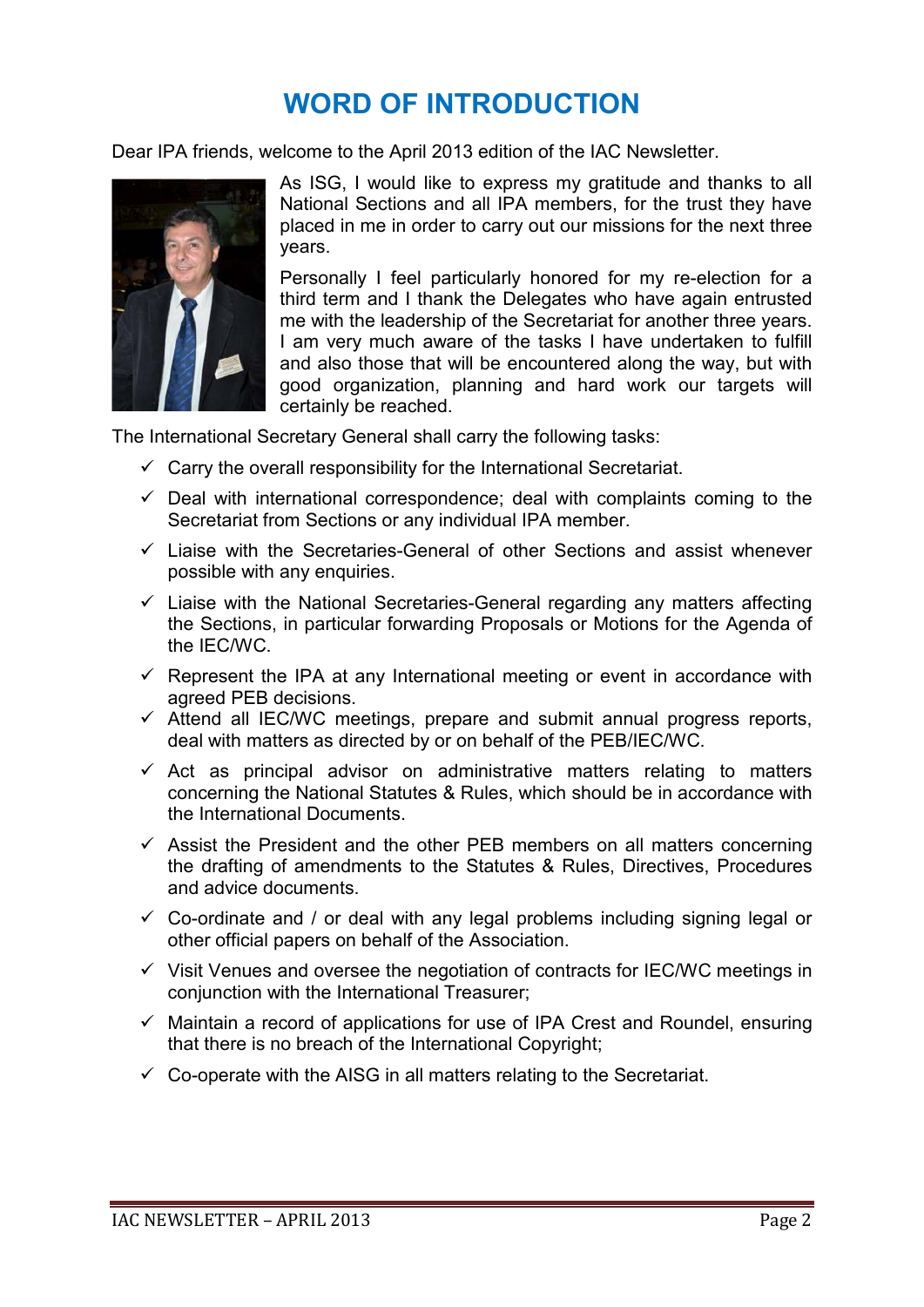#### **International Internal Commission (IIC)**

As I have also been appointed the IIC Commission for the next 3 years, let me introduce my team:

The members of the International Internal Commission (IIC) are Humberto García-Gómez (Mexico), Eugène Thommes (Luxembourg), Denis Nadeau (Canada), Marjan Prah-Podborški (Slovenia) and Didier Martin (France). I tried to compose the IIC with new active IPA members, ready to work hard, originating from all over the world. They start working with the IS & IR translating the changes, insertions etc. For the on-going PEB issues, I am in repeated contact with all IIC members, without whom our work would be quite difficult.

The tasks of the International Internal Commission are:

- ▶ Recommendations for amendments to the International Statute and Rules,
- > Assistance to Sections with the wording of motions,
- > Recommendations to the PEB and Sections on submitted motions,
- > Examination of National Statutes, Rules and supporting documents,
- > Examination of draft documentation relating to the admission of new Sections,
- > Preparation of suspension of voting rights (investigation, proposals regarding Representation, etc.),
- > Drafting of forms and documents
- > Preparation of membership statistics
- > Ensure that all IPA documents are available in all official IPA languages

In conclusion, I assure all National Sections that I will work hard to satisfy the needs of all members and serve our worldwide organization in respect of the goals of the International Police Association. As IPA members you all share also the responsibility for the future of the IPA.

#### **Please know that your support is much appreciated.**

*Georgios Katsaropoulos, International Secretary General* 

## **AROUND THE WORLD**

### IPA TURKEY PROUD TO HOST THE

### 3<sup>rd</sup> Global Meeting of NGOs advocating for Road Safety and Road Traffic Injury Victims

IPA Turkey is active in the field of Road Traffic Safety and has the honor of hosting the Third Global Meeting of Nongovernmental Organizations Advocating for Road Safety and Road Victims with the cooperation of Antalya Police Department and Global Alliance of NGOs for Road Safety.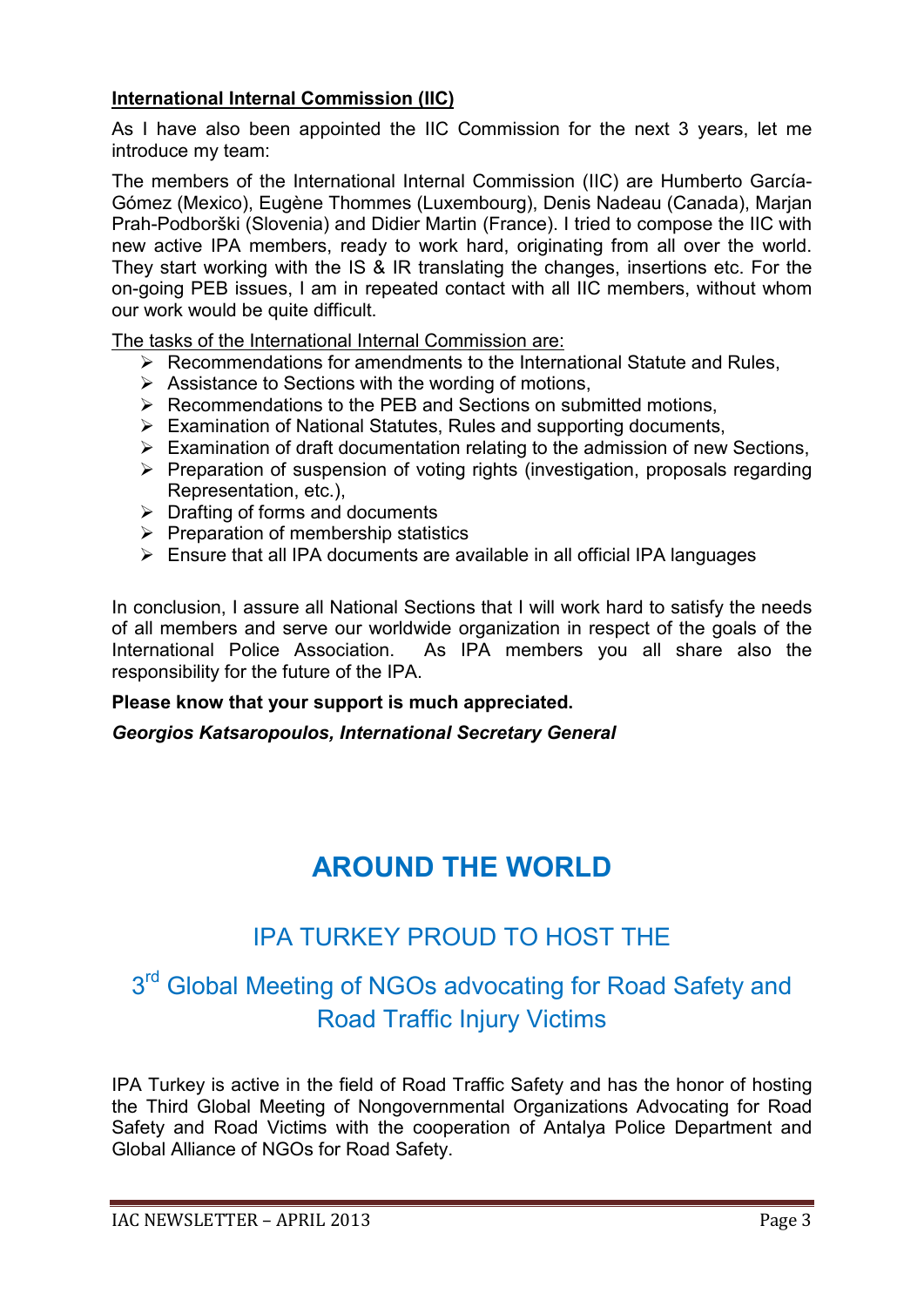

The first two global NGO meetings were held in Brussels, Belgium (2009) and Washington, D.C., USA (2011), and the third one will be hosted by IPA

Turkey on 4-5 April 2013 in Antalya/Turkey. Representatives from approximately 70 NGOs from around the world will be in attendance as well as road safety experts from international institutions including the World Health Organization, the World Bank, FIA Foundation and more.

The meeting program will include: training, discussions, presentations, and many opportunities for sharing knowledge, experiences and good practices. In addition, we will take this opportunity to organize the first General Assembly of the Global Alliance of NGOs for Road Safety.

Further information regarding this meeting can be found on the IPA Turkey website at: http://www.ipa.org.tr/EN/HaberDetay.aspx?IcerikID=310&ID=70&Tip=0



Additionally, on the first day of the meeting "The Long Short Walk" activity will be organized in order to draw attention to pedestrian safety on roads. This activity is recognized globally and organized in various cities of the world at different times for the rights of pedestrians. Hereby, we will join this campaign and walk for safer roads for all on  $4<sup>th</sup>$  April.

You can visit the link below for detailed

information:

www.makeroadssafe.org/takeaction/Pages/ZenaniCampaign.aspx

As IPA Turkey, It's a great pleasure to inform all IPA Friends about this global meeting.

Servo Per Amikeco

*Fatih Vursavaş, Secretary General IPA Turkey* 

## IPA NETHERLANDS ISSUING UNIQUE ANNIVERSARY STAMPS

The diamond jubilee of IPA Netherlands is a milestone to celebrate.

On the occasion of this jubilee the National Board of IPA Netherlands has decided to order the printing of sheets with 10 special stamps all with different images related to IPA.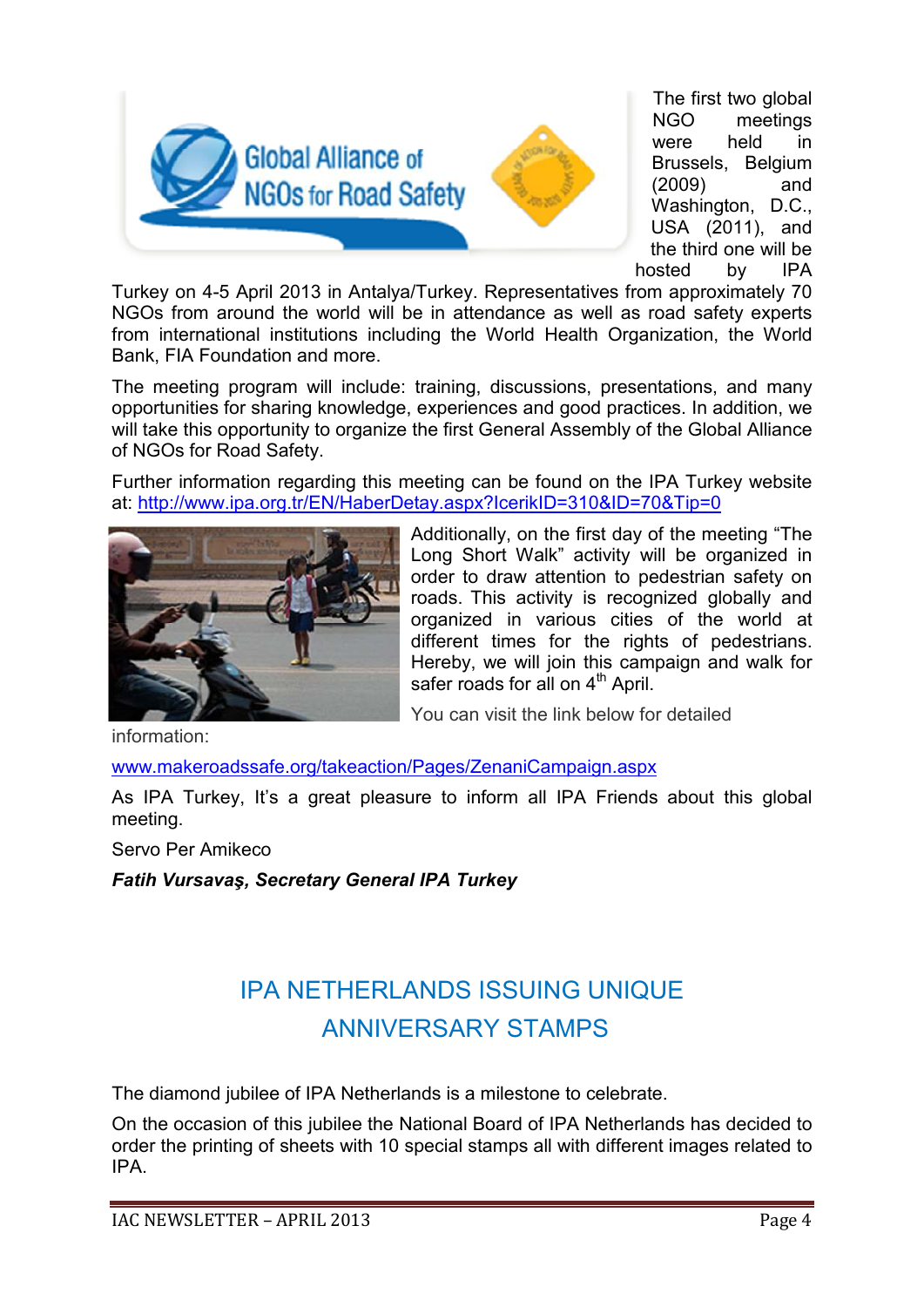The normal value of a sheet with 10 stamps is  $\epsilon$  5, 40. These sheets, undoubtedly a collectors' item, will be sold at  $\epsilon$  10 per sheet. The sheet will be offered as a first edition cover, specially designed by IPA Netherlands and stamped by PostNL.

The National Board of IPA Netherlands has decided that the entire profit from the sales of the stamps will go to the 'Stichting MS-research', a foundation researching multiple sclerosis.



6115145

The print of the stamps will be limited to 5,000 copies.

The stamps, per sheet only, can be ordered via the webshop of IPA Netherlands at the fixed price of  $\epsilon$  10 for both members and non-members.

Payment via i-DEAL or by money transfer after receipt of the invoice.

If you are a stamp collector act swiftly as we expect this special issue to be sold out rapidly!

This way you support the excellent work of the MS-foundation.

IPA Netherlands are creating a unique issue indeed!

*Johanna Schotanus, President IPA Netherlands*

 $p\ddot{\overline{o}}$ stnl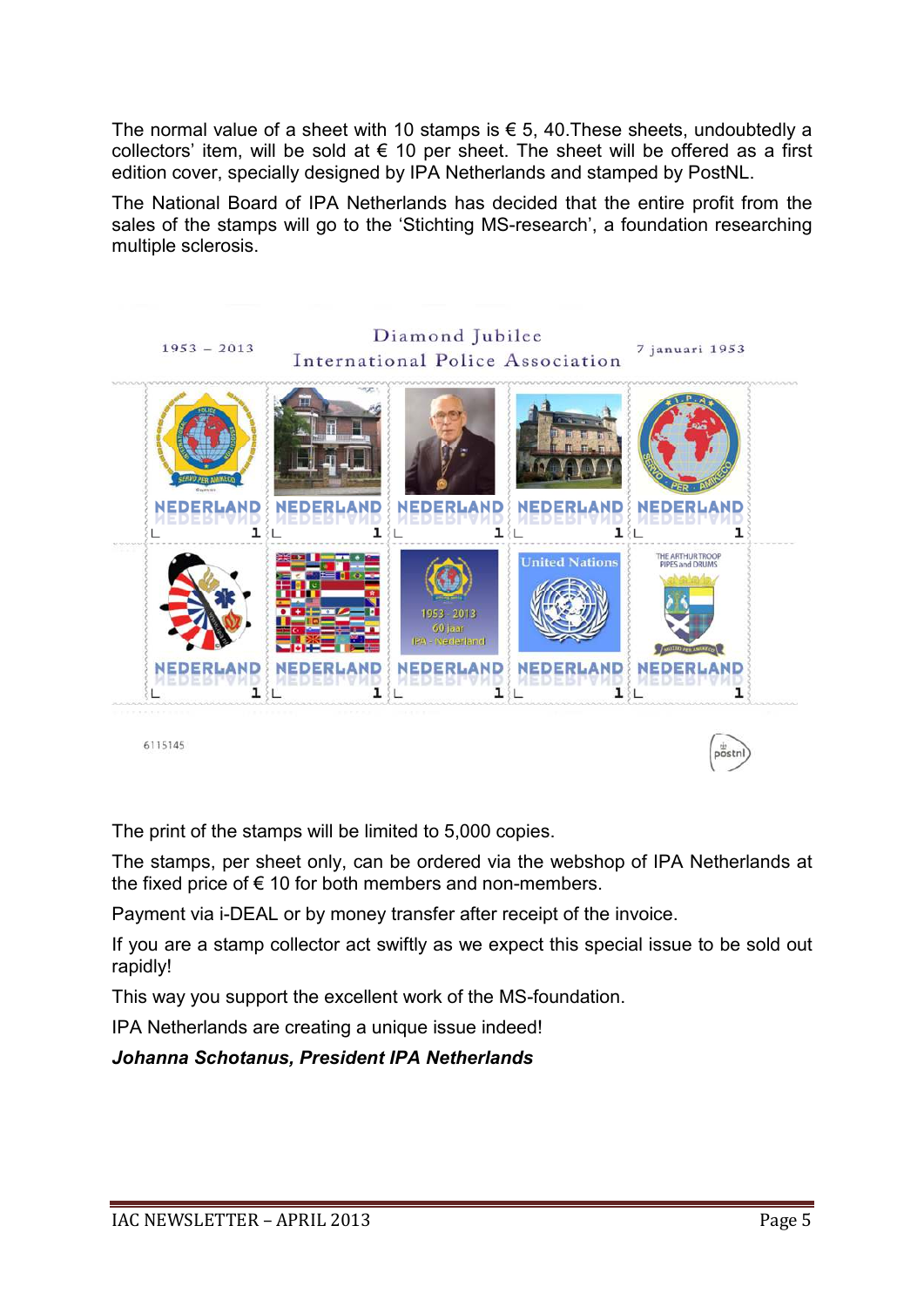#### IPA CYPRUS OBITUARY



With great sorrow we learned from the President of IPA Cyprus section, of the death of the past President of IPA Larnaca, Dimitrakis Georgiadis, on Monday 11.3.2013.

The deceased had been a very close friend of the IPA Hellenic section, but also a personal friend of many of us. He was recognised for his hard work, his ethos, camaraderie and the Greek soul. For the last 3 years, he had been suffering from Alzheimer's.

He worked tirelessly to spread our motto "SERVO PER AMIKECO", which he served faithfully until the last days of his life.

Dimitrakis Georgiadis was born on 23.03.41 and was a member of a large family. He was married to Maroula Georgiadou and the father of three children, Olympia, Eleni and Pieris, all

married, and he has six grandchildren.

Georgiadis joined the Cyprus Police in 1962 where he worked for 40 years. The last years of his service he was Chief Superintendent and he was Division Commander of Larnaca.

In 1982, together with Mr Michael Odysseos and other Police Officers, he founded the IPA Cyprus Section.

For many years he was Vice President of the Cyprus Section. He represented the Cyprus Section at many IEC Conferences and IPA World Congresses.

The funeral of Dimitrakis Georgiadis took place in Larnaca on 14 March 2013.

The whole National Council of the Cyprus Section and many IPA members together with hundreds of people were present.

God let him rest in peace.

*George Katsaropoulos, ISG* 

#### IPA JAPAN OBITUARY



IPA Japan is sad to inform you that Mr Kazuo Natori, who was president of IPA Japan from 1995 – 1999, died on 3 March 2013 at the age of 63 after a long fight with cancer. After joining the police force, Kazuo Natori first served at Chiba Prefectural Police for 7 years before joining Hokkaido Prefectural Police, where he worked for 35 years. He retired from the police 2 years ago.

Kazuo Natori served in the police mainly in the Police Band and played the piccolo, clarinet and saxhorn. He was a very good musician.

*Toru Warigaya, Secretary General IPA Japan*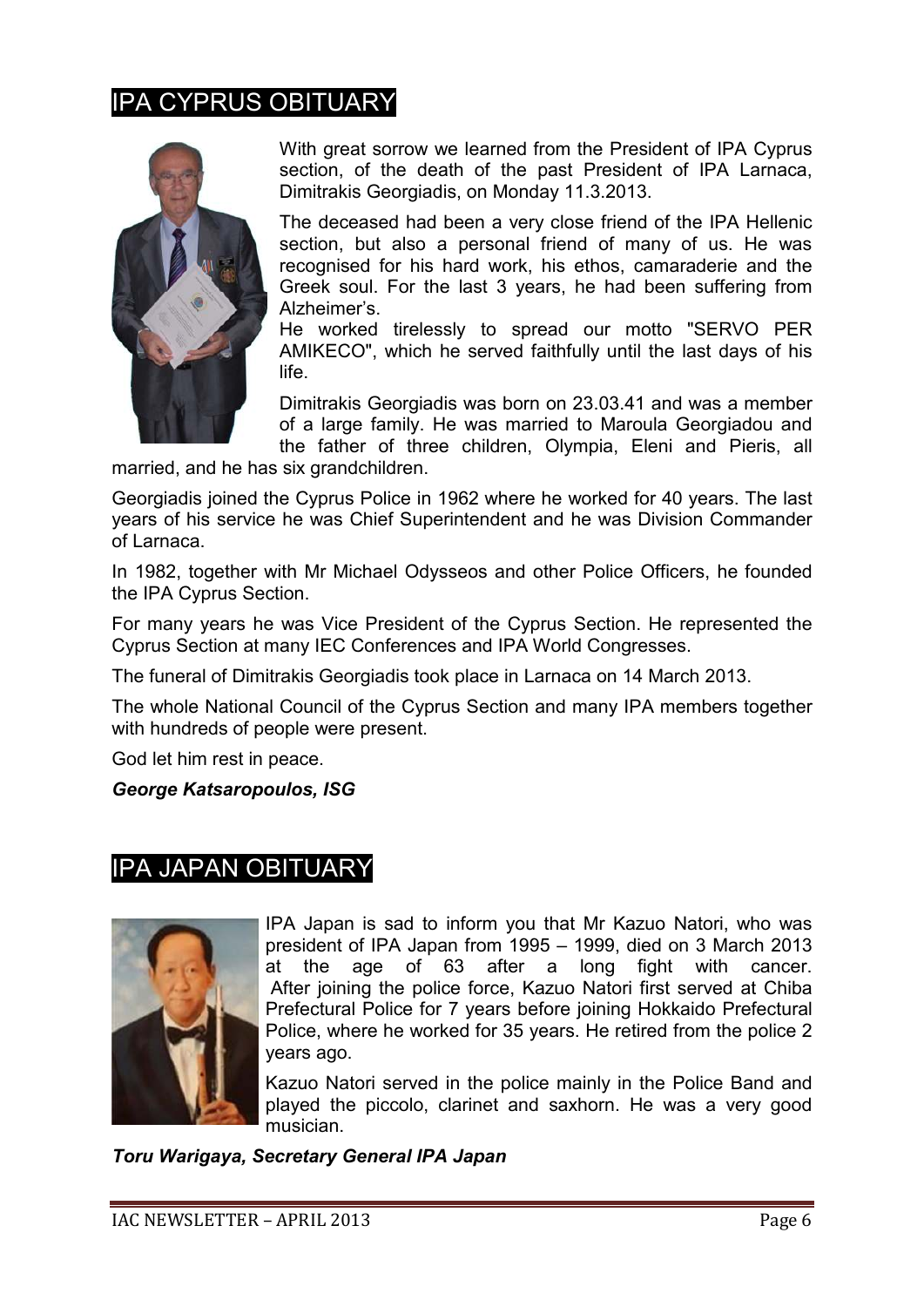## **ON THE PEB TABLE**

#### ENHANCING OUR WEBSITE

Following a decision taken at the last PEB Meeting, the AISG Stephen Crockard, members of staff at the IAC Wendy Donaghy, Lesley Hughes and Elke Schülpen-Roberts as well as the Webmaster Andrea Quattrini held a meeting at the International Administration Centre in Nottingham on 18 February 2013 to discuss how the www.ipa-iac.org website can be developed and enhanced.

The key issue for the meeting was to discuss how the website can be made more user-friendly and



effective, as the website is for many the first point of contact with the IPA.

A variety of issues were discussed, many of administrative nature. Please find below those topics that will be of relevance to the majority of you:

We feel that the **Home Page** of our website needs to be kept as up-to-date as possible, as it is the first image that we as the IPA portray. We need to ensure that messages, news and photos are relevant and the information interesting and correct.

We discussed how we could amend the **Contact Tab** in the tool bar of the home page: At the moment, visitors to the site are writing directly to the IAC. A large proportion of the requests are, however, direct questions to IPA sections, house managers etc. To speed up the process of communication, visitors will soon be given a list of options as to who to contact.

Our website is available in all four official **IPA languages**: English, French, German and Spanish. We need to make sure that all language versions are checked for accuracy on a regular basis. This is a mammoth task, and we would appreciate your assistance in this matter. If you spot anything that is incorrect, please let us know!

Recently, our Webmaster added the tab of **National Journals** (listed under Newsletter). It is now possible to have a look at some national magazines online. If any of you would like to have their latest editions displayed online, please provide the AISG Stephen Crockard with a link.

Many IPA members are avid collectors. We discussed the possibility of setting up a **'Swap Shop'** on our website, enabling IPA members to place their requests before a world-wide audience. This could also include requests for other hobbies or pen pals. In addition, we agreed that it would be a good idea to include an **'Offers for Members'** page, giving discounts to IPA members.

We appreciate that many of our IPA members and other visitors to our website do not have English or any of the other official IPA languages as their mother tongue. Our Webmaster is therefore planning to include a **Google Translate** facility on the www.ipa-iac.org website.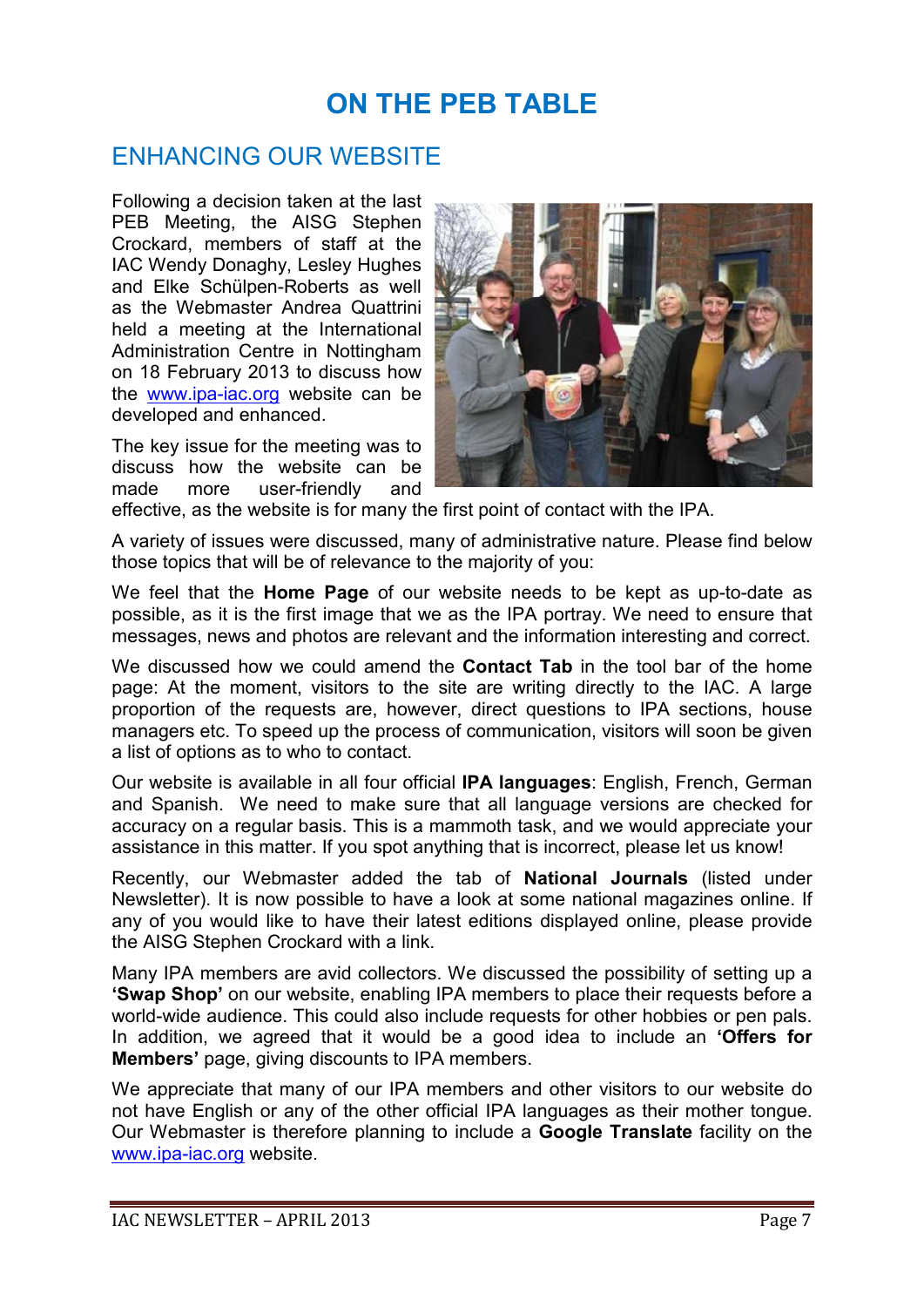Last, but not least, the IPA website is YOUR website. It is a work in progress, and **we are always looking forward to receiving ideas for improvement**!

### CONTACTING THE IAC

Please note that we have changed our Skype contact details. We can now be reached individually as follows:

Wendy - IAC Lesley - IAC Elke - IAC







We are looking forward to hearing from you!

## **LAST WORD**



Things are not always what they seem to be!

Happy Easter...time to all! ©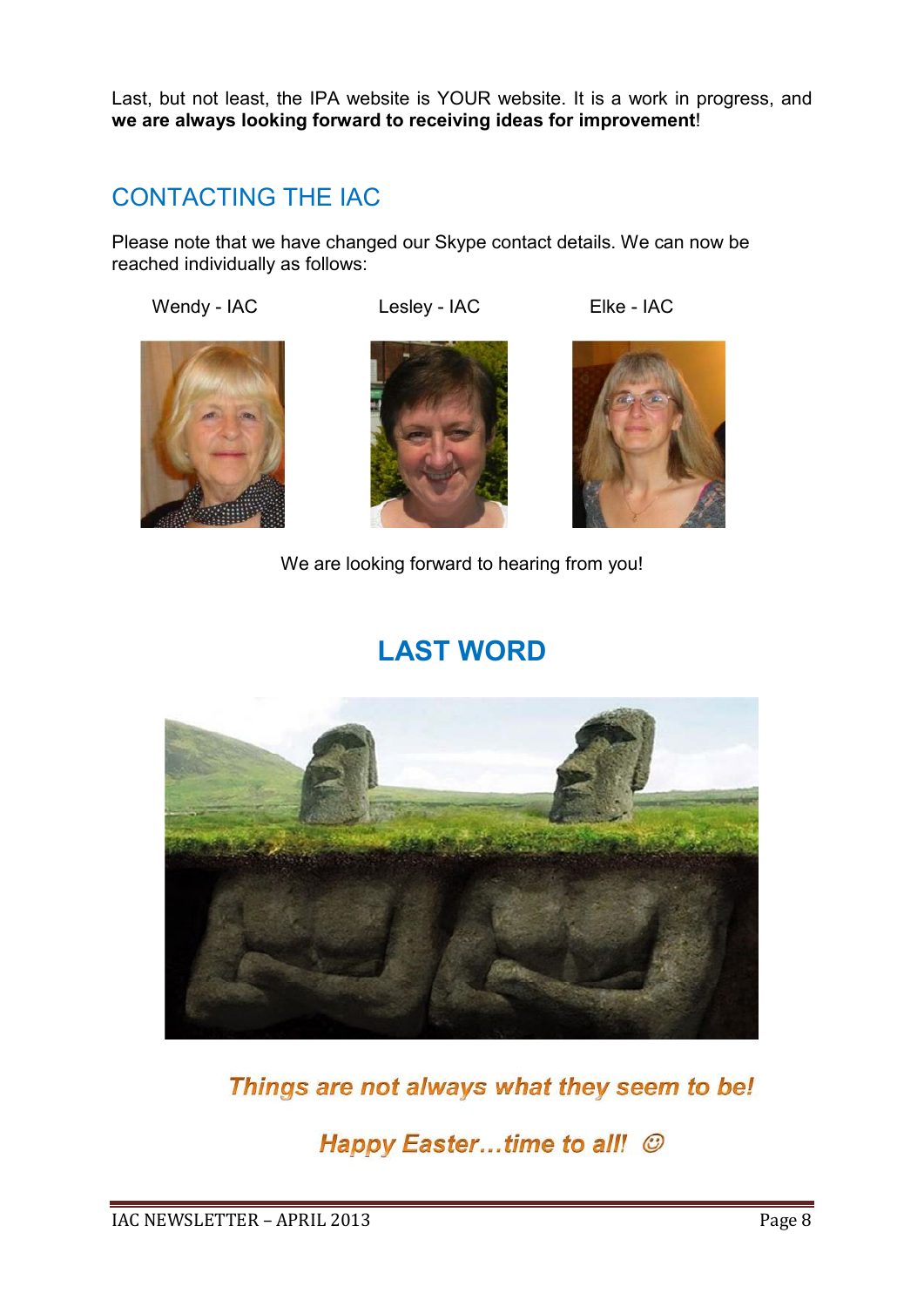## **CALENDAR OF EVENTS**

Full details of all events have been sent to sections separately. Please find below a summary for the next 12 months:

| <b>Section</b>     | <b>Date</b>             | <b>Event</b>                                                |  |  |
|--------------------|-------------------------|-------------------------------------------------------------|--|--|
| Turkey             | 4-5 Apr 2013            | 3 <sup>rd</sup> Global NGO Meeting for Road Safety,         |  |  |
|                    |                         | Antalya                                                     |  |  |
| Turkey             | 15-19 Apr 2013          | IPA Istanbul Cup, Indoor Soccer Tournament                  |  |  |
| <b>USA</b>         | 21-24 Apr 2013          | Friendship Fiesta Las Vegas                                 |  |  |
| Australia          | 22-26 Apr 2013          | Young Police Officers' Seminar                              |  |  |
| Norway             | 22-28 Apr 2013          | Region 2 Anniversary FW                                     |  |  |
| Italy              | 8-12 May 2013           | 14 <sup>th</sup> Adriatic 5 a-side footb tourn., Giulianova |  |  |
| Germany            | 9-12 May 2013           | Motor Camper Meeting, Nordfriesland                         |  |  |
| Spain              | 9-13 May 2013           | <b>WPIST Football Tournament</b>                            |  |  |
| Canada             | 9-18 May 2013           | <b>SOLD OUT: Region 7 40<sup>th</sup> Anniversary FW</b>    |  |  |
| Serbia             | 11 May 2013             | Bowling Championship, Senta                                 |  |  |
| France             | 21-25 May 2013          | France Police Soccer Cup, Longeville s. Mer                 |  |  |
| Slovenia           | 23-26 May               | XIV Conference of Central and Eastern                       |  |  |
|                    |                         | European Sections, Kranjska Gora                            |  |  |
| Spain              | 23-26 May 2013          | XI Int'l Football 7 Tournament, Cambrils                    |  |  |
| Netherlands        | 23-27 May 2013          | IPA Netherlands 60 <sup>th</sup> Anniversary                |  |  |
| Italy              | 25-26 May 2013          | 1 <sup>st</sup> Int'l Beach Tennis Tourn., Cesenatico       |  |  |
| UK                 | $31$ May $- 2$ Jun 2013 | POLAIR Flying Event, Rochester                              |  |  |
| Belgium            | 1-2 Jun 2013            | 50 <sup>th</sup> Anniversary IPA Namur region               |  |  |
| San Marino         | 6-9 Jun 2013            | 40 <sup>th</sup> Anniversary / Motorbike Rally              |  |  |
| Poland             | 6-9 Jun 2013            | XV Int'l Football Tournament, Poznan                        |  |  |
| Italy              | 13-16 Jun 2013          | Int'l 5-a-side football tournament, Andalo                  |  |  |
| <b>USA</b>         | 15-23 Jun 2013          | <b>Mississippi River Cruise</b>                             |  |  |
| <b>Italy</b>       | 20-23 Jun 2013          | 3rd IPA Motorcycle Rally, Predazzo                          |  |  |
| Iceland            | 24-26 Jun 2013          | <b>Midnight Golf Tournament</b>                             |  |  |
| Poland             | 26-30 Jun 2013          | Int'l Beach Volleyball Police Tournament                    |  |  |
| Poland             | 28-29 Jun 2013          | Int'l Football Tournament, Gdynia                           |  |  |
| Spain              | 12-14 Jul 2013          | IPA Galicia Motorcycle Gathering, A Coruña                  |  |  |
| Estonia            | 17-21 July 2013         | 20 <sup>th</sup> Anniversary Celebrations, Paide            |  |  |
| Switzerland        | 20 Jul - 3 Aug 2013     | <b>IYG</b>                                                  |  |  |
| UK                 | 1-10 Aug 2013           | World Police & Fire Games, Belfast                          |  |  |
| France             | 10-16 Sep 2013          | IPA France 60 <sup>th</sup> Anniversary                     |  |  |
| <b>Denmark</b>     | 17-22 Sep 2013          | 38 <sup>th</sup> IEC Copenhagen                             |  |  |
|                    | 22-28 Sep 2013          | <b>Friendship Week</b>                                      |  |  |
| <b>Italy</b>       | 18-22 Sep 2013          | 30 <sup>th</sup> Anniversary Celebrations, Lignano          |  |  |
| Italy              | 19-22 Sep 2013          | Int'l 5-a-side football tourn., Grottammare                 |  |  |
| Spain              | 5 Oct 2013              | II IPA Catalonia Motorcycle Tour                            |  |  |
| <b>Netherlands</b> | 7-11 Oct 2013           | <b>WPIST Football Tournament, Ulft</b>                      |  |  |
| <b>USA</b>         | 11-15 Oct 2013          | 2013 National Conference, Sacramento                        |  |  |
| <b>USA</b>         | 13 Oct 2013             | Chicago Marathon + IPA Marathon Party                       |  |  |